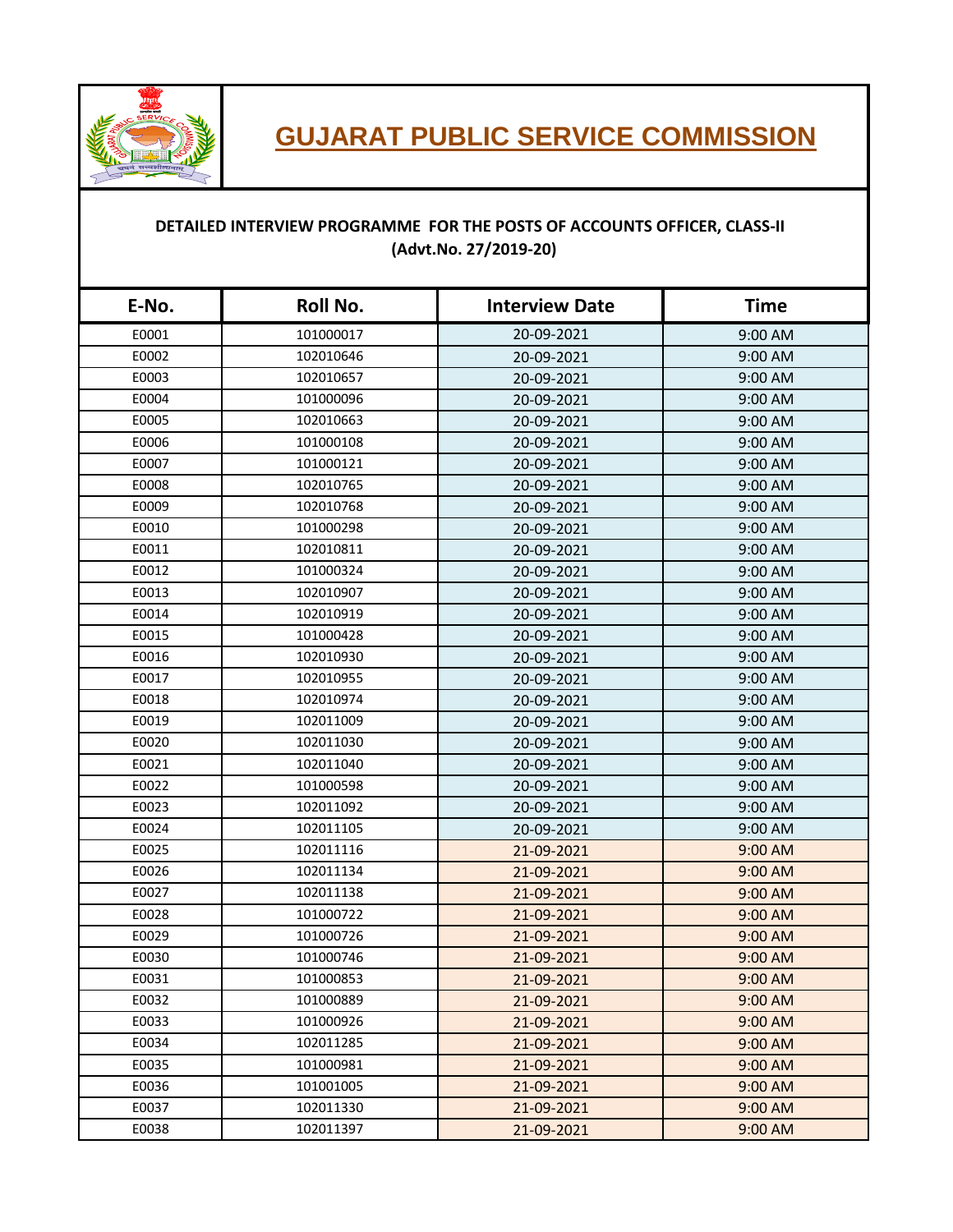| E-No. | Roll No.  | <b>Interview Date</b> | <b>Time</b> |
|-------|-----------|-----------------------|-------------|
| E0039 | 101001125 | 21-09-2021            | 9:00 AM     |
| E0040 | 102011486 | 21-09-2021            | 9:00 AM     |
| E0041 | 102011496 | 21-09-2021            | 9:00 AM     |
| E0042 | 102011538 | 21-09-2021            | 9:00 AM     |
| E0043 | 102011579 | 21-09-2021            | 9:00 AM     |
| E0044 | 102011609 | 21-09-2021            | 9:00 AM     |
| E0045 | 102011610 | 21-09-2021            | 9:00 AM     |
| E0046 | 102011642 | 21-09-2021            | 9:00 AM     |
| E0047 | 102011697 | 21-09-2021            | 9:00 AM     |
| E0048 | 101001522 | 21-09-2021            | 9:00 AM     |
| E0049 | 101001546 | 21-09-2021            | 9:00 AM     |
| E0050 | 102011807 | 21-09-2021            | 9:00 AM     |
| E0051 | 102011830 | 21-09-2021            | 9:00 AM     |
| E0052 | 102011852 | 21-09-2021            | 9:00 AM     |
| E0053 | 101001673 | 21-09-2021            | 9:00 AM     |
| E0054 | 102011954 | 21-09-2021            | 9:00 AM     |
| E0055 | 102011981 | 21-09-2021            | 9:00 AM     |
| E0056 | 102012008 | 21-09-2021            | 9:00 AM     |
| E0057 | 102012027 | 22-09-2021            | 9:00 AM     |
| E0058 | 102012064 | 22-09-2021            | 9:00 AM     |
| E0059 | 102012071 | 22-09-2021            | $9:00$ AM   |
| E0060 | 102012088 | 22-09-2021            | 9:00 AM     |
| E0061 | 101001940 | 22-09-2021            | 9:00 AM     |
| E0062 | 102012107 | 22-09-2021            | 9:00 AM     |
| E0063 | 101001986 | 22-09-2021            | 9:00 AM     |
| E0064 | 101002142 | 22-09-2021            | 9:00 AM     |
| E0065 | 102012281 | 22-09-2021            | 9:00 AM     |
| E0066 | 101002235 | 22-09-2021            | 9:00 AM     |
| E0067 | 102012352 | 22-09-2021            | 9:00 AM     |
| E0068 | 101002266 | 22-09-2021            | 9:00 AM     |
| E0069 | 102012399 | 22-09-2021            | 9:00 AM     |
| E0070 | 101002331 | 22-09-2021            | 9:00 AM     |
| E0071 | 101002352 | 22-09-2021            | 9:00 AM     |
| E0072 | 101002402 | 22-09-2021            | 9:00 AM     |
| E0073 | 102012478 | 22-09-2021            | 9:00 AM     |
| E0074 | 101002463 | 22-09-2021            | 9:00 AM     |
| E0075 | 102012511 | 22-09-2021            | 9:00 AM     |
| E0076 | 101002501 | 22-09-2021            | 9:00 AM     |
| E0077 | 102012570 | 22-09-2021            | 9:00 AM     |
| E0078 | 101002575 | 22-09-2021            | 9:00 AM     |
| E0079 | 101002586 | 22-09-2021            | $9:00$ AM   |
| E0080 | 102012629 | 22-09-2021            | 9:00 AM     |
| E0081 | 101002694 | 22-09-2021            | 9:00 AM     |
| E0082 | 102012697 | 22-09-2021            | 9:00 AM     |
| E0083 | 102012708 | 22-09-2021            | 9:00 AM     |
| E0084 | 102012746 | 22-09-2021            | 9:00 AM     |
| E0085 | 102012792 | 22-09-2021            | $9:00$ AM   |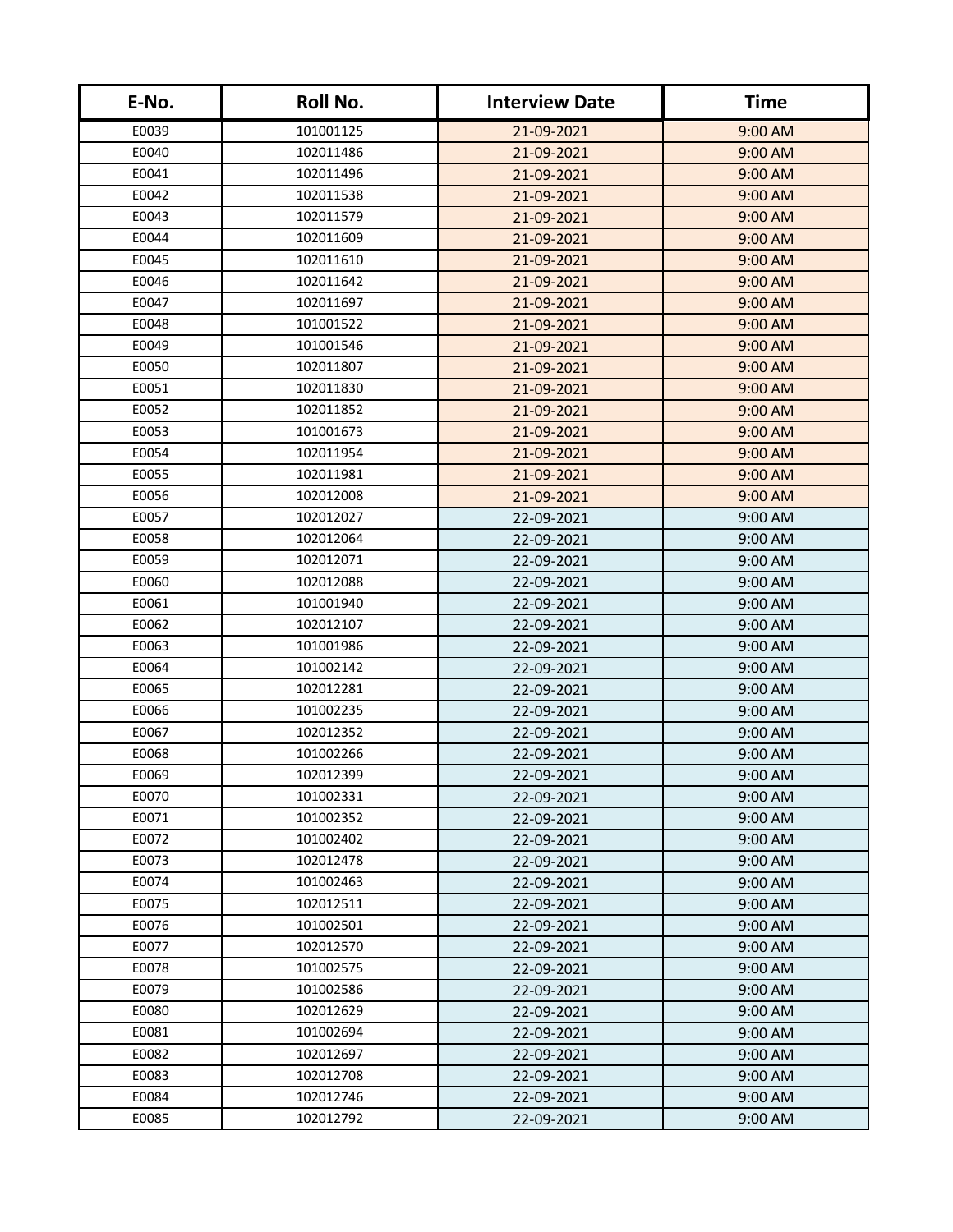| E-No. | Roll No.  | <b>Interview Date</b> | <b>Time</b> |
|-------|-----------|-----------------------|-------------|
| E0086 | 101002859 | 22-09-2021            | 9:00 AM     |
| E0087 | 102012867 | 22-09-2021            | 9:00 AM     |
| E0088 | 101002975 | 22-09-2021            | 9:00 AM     |
| E0089 | 102012902 | 23-09-2021            | 9:00 AM     |
| E0090 | 101003001 | 23-09-2021            | 9:00 AM     |
| E0091 | 102012923 | 23-09-2021            | 9:00 AM     |
| E0092 | 101003085 | 23-09-2021            | 9:00 AM     |
| E0093 | 101003241 | 23-09-2021            | 9:00 AM     |
| E0094 | 102013099 | 23-09-2021            | 9:00 AM     |
| E0095 | 102013150 | 23-09-2021            | 9:00 AM     |
| E0096 | 101003312 | 23-09-2021            | 9:00 AM     |
| E0097 | 102013166 | 23-09-2021            | 9:00 AM     |
| E0098 | 102013204 | 23-09-2021            | 9:00 AM     |
| E0099 | 101003373 | 23-09-2021            | 9:00 AM     |
| E0100 | 102013261 | 23-09-2021            | 9:00 AM     |
| E0101 | 102013268 | 23-09-2021            | 9:00 AM     |
| E0102 | 102013303 | 23-09-2021            | 9:00 AM     |
| E0103 | 102013318 | 23-09-2021            | 9:00 AM     |
| E0104 | 102013334 | 23-09-2021            | 9:00 AM     |
| E0105 | 101003574 | 23-09-2021            | 9:00 AM     |
| E0106 | 101003592 | 23-09-2021            | $9:00$ AM   |
| E0107 | 102013406 | 23-09-2021            | 9:00 AM     |
| E0108 | 102013490 | 23-09-2021            | 9:00 AM     |
| E0109 | 101003822 | 23-09-2021            | 9:00 AM     |
| E0110 | 101003842 | 23-09-2021            | 9:00 AM     |
| E0111 | 101003846 | 23-09-2021            | 9:00 AM     |
| E0112 | 102013568 | 23-09-2021            | 9:00 AM     |
| E0113 | 102013609 | 23-09-2021            | 9:00 AM     |
| E0114 | 102013624 | 23-09-2021            | 9:00 AM     |
| E0115 | 101003986 | 23-09-2021            | 9:00 AM     |
| E0116 | 102013669 | 23-09-2021            | 9:00 AM     |
| E0117 | 102013739 | 23-09-2021            | 9:00 AM     |
| E0118 | 102013789 | 23-09-2021            | 9:00 AM     |
| E0119 | 101004191 | 23-09-2021            | 9:00 AM     |
| E0120 | 102013877 | 23-09-2021            | 9:00 AM     |
| E0121 | 101004322 | 24-09-2021            | 9:00 AM     |
| E0122 | 101004329 | 24-09-2021            | $9:00$ AM   |
| E0123 | 102013944 | 24-09-2021            | 9:00 AM     |
| E0124 | 102013964 | 24-09-2021            | 9:00 AM     |
| E0125 | 102013972 | 24-09-2021            | 9:00 AM     |
| E0126 | 101004407 | 24-09-2021            | $9:00$ AM   |
| E0127 | 101004409 | 24-09-2021            | 9:00 AM     |
| E0128 | 102013995 | 24-09-2021            | 9:00 AM     |
| E0129 | 101004652 | 24-09-2021            | 9:00 AM     |
| E0130 | 101004739 | 24-09-2021            | 9:00 AM     |
| E0131 | 101004742 | 24-09-2021            | 9:00 AM     |
| E0132 | 101004821 | 24-09-2021            | $9:00$ AM   |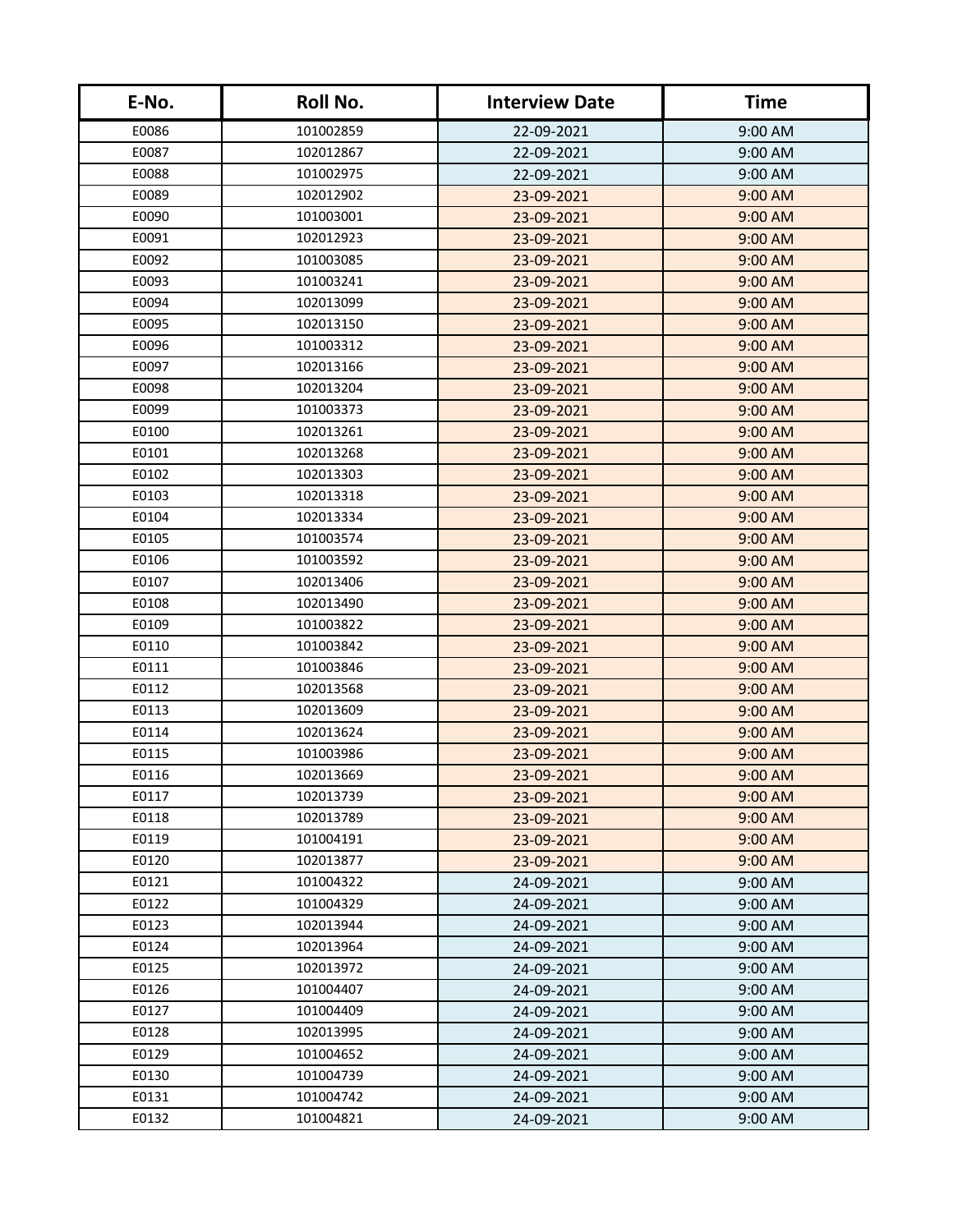| E-No. | Roll No.  | <b>Interview Date</b> | <b>Time</b> |
|-------|-----------|-----------------------|-------------|
| E0133 | 102014293 | 24-09-2021            | 9:00 AM     |
| E0134 | 101004827 | 24-09-2021            | 9:00 AM     |
| E0135 | 102014305 | 24-09-2021            | 9:00 AM     |
| E0136 | 101005035 | 24-09-2021            | 9:00 AM     |
| E0137 | 102014456 | 24-09-2021            | 9:00 AM     |
| E0138 | 101005049 | 24-09-2021            | 9:00 AM     |
| E0139 | 101005064 | 24-09-2021            | 9:00 AM     |
| E0140 | 102014579 | 24-09-2021            | 9:00 AM     |
| E0141 | 102014723 | 24-09-2021            | 9:00 AM     |
| E0142 | 102014828 | 24-09-2021            | 9:00 AM     |
| E0143 | 102014932 | 24-09-2021            | $9:00$ AM   |
| E0144 | 101005693 | 24-09-2021            | 9:00 AM     |
| E0145 | 102014952 | 24-09-2021            | 9:00 AM     |
| E0146 | 101005704 | 24-09-2021            | 9:00 AM     |
| E0147 | 102015019 | 24-09-2021            | 9:00 AM     |
| E0148 | 101005799 | 24-09-2021            | 9:00 AM     |
| E0149 | 102015095 | 24-09-2021            | 9:00 AM     |
| E0150 | 102015192 | 24-09-2021            | 9:00 AM     |
| E0151 | 102015199 | 24-09-2021            | 9:00 AM     |
| E0152 | 102015200 | 24-09-2021            | 9:00 AM     |
| E0153 | 102015228 | 27-09-2021            | $9:00$ AM   |
| E0154 | 102015245 | 27-09-2021            | 9:00 AM     |
| E0155 | 101006139 | 27-09-2021            | 9:00 AM     |
| E0156 | 102015371 | 27-09-2021            | 9:00 AM     |
| E0157 | 101006499 | 27-09-2021            | 9:00 AM     |
| E0158 | 101006503 | 27-09-2021            | 9:00 AM     |
| E0159 | 102015530 | 27-09-2021            | 9:00 AM     |
| E0160 | 101006549 | 27-09-2021            | 9:00 AM     |
| E0161 | 101006555 | 27-09-2021            | 9:00 AM     |
| E0162 | 102015596 | 27-09-2021            | 9:00 AM     |
| E0163 | 101006591 | 27-09-2021            | 9:00 AM     |
| E0164 | 101006600 | 27-09-2021            | 9:00 AM     |
| E0165 | 102015606 | 27-09-2021            | 9:00 AM     |
| E0166 | 102015637 | 27-09-2021            | 9:00 AM     |
| E0167 | 101006674 | 27-09-2021            | 9:00 AM     |
| E0168 | 102015737 | 27-09-2021            | 9:00 AM     |
| E0169 | 101006761 | 27-09-2021            | 9:00 AM     |
| E0170 | 102015764 | 27-09-2021            | 9:00 AM     |
| E0171 | 101006830 | 27-09-2021            | 9:00 AM     |
| E0172 | 102015780 | 27-09-2021            | 9:00 AM     |
| E0173 | 102015824 | 27-09-2021            | $9:00$ AM   |
| E0174 | 101006975 | 27-09-2021            | 9:00 AM     |
| E0175 | 102015920 | 27-09-2021            | 9:00 AM     |
| E0176 | 102015940 | 27-09-2021            | 9:00 AM     |
| E0177 | 102015960 | 27-09-2021            | 9:00 AM     |
| E0178 | 101007093 | 27-09-2021            | 9:00 AM     |
| E0179 | 101007153 | 27-09-2021            | $9:00$ AM   |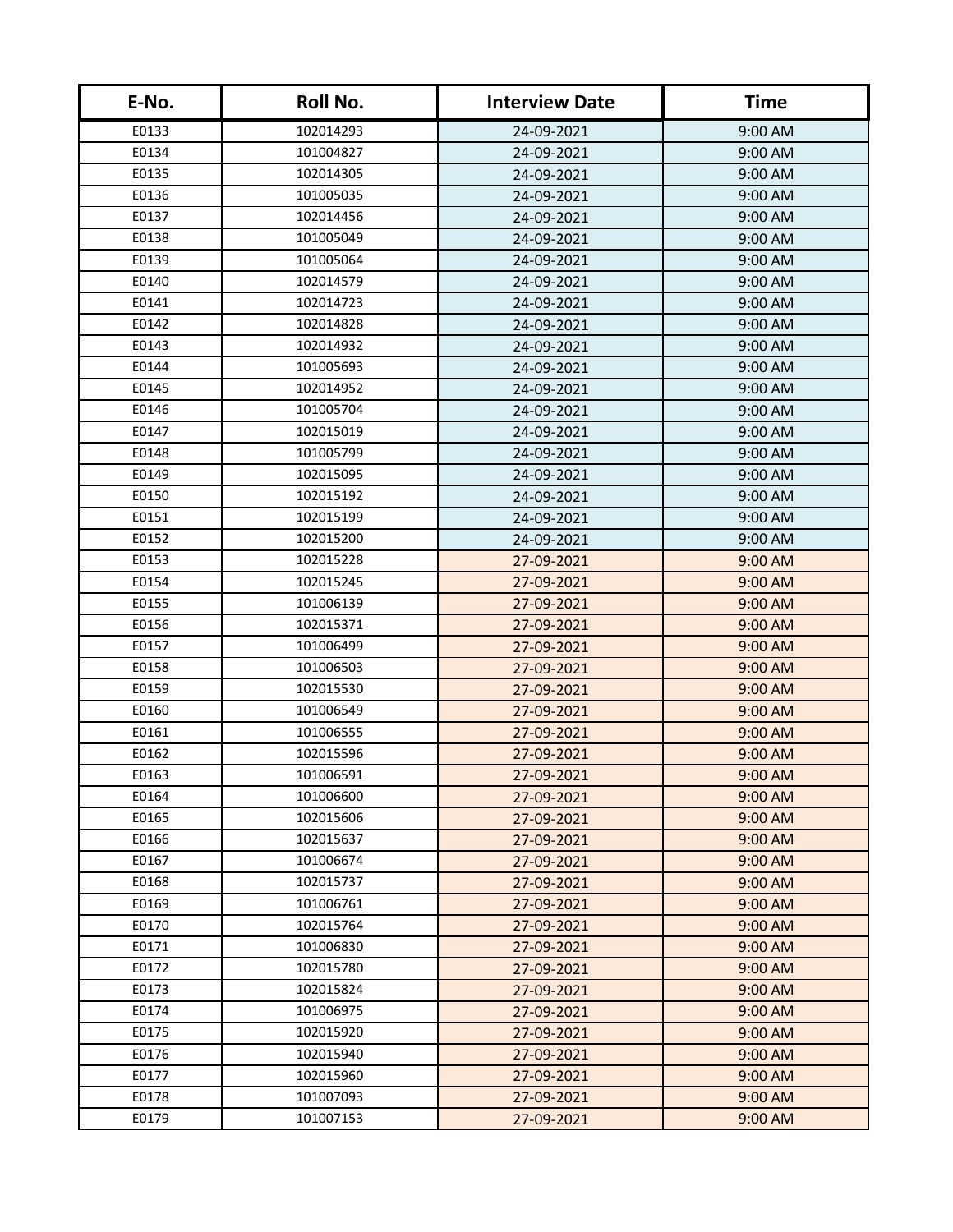| E-No. | <b>Roll No.</b> | <b>Interview Date</b> | <b>Time</b> |
|-------|-----------------|-----------------------|-------------|
| E0180 | 102016059       | 27-09-2021            | 9:00 AM     |
| E0181 | 101007166       | 27-09-2021            | 9:00 AM     |
| E0182 | 101007188       | 27-09-2021            | 9:00 AM     |
| E0183 | 102016081       | 27-09-2021            | 9:00 AM     |
| E0184 | 102016125       | 27-09-2021            | 9:00 AM     |
| E0185 | 101007260       | 28-09-2021            | $9:00$ AM   |
| E0186 | 101007296       | 28-09-2021            | 9:00 AM     |
| E0187 | 102016173       | 28-09-2021            | 9:00 AM     |
| E0188 | 102016181       | 28-09-2021            | 9:00 AM     |
| E0189 | 102016217       | 28-09-2021            | 9:00 AM     |
| E0190 | 101007451       | 28-09-2021            | 9:00 AM     |
| E0191 | 101007540       | 28-09-2021            | 9:00 AM     |
| E0192 | 101007635       | 28-09-2021            | 9:00 AM     |
| E0193 | 102016455       | 28-09-2021            | 9:00 AM     |
| E0194 | 101007687       | 28-09-2021            | 9:00 AM     |
| E0195 | 101007711       | 28-09-2021            | 9:00 AM     |
| E0196 | 101007721       | 28-09-2021            | 9:00 AM     |
| E0197 | 102016535       | 28-09-2021            | 9:00 AM     |
| E0198 | 102016562       | 28-09-2021            | 9:00 AM     |
| E0199 | 101007829       | 28-09-2021            | 9:00 AM     |
| E0200 | 101007831       | 28-09-2021            | 9:00 AM     |
| E0201 | 102016620       | 28-09-2021            | 9:00 AM     |
| E0202 | 101007922       | 28-09-2021            | 9:00 AM     |
| E0203 | 101007974       | 28-09-2021            | 9:00 AM     |
| E0204 | 102016772       | 28-09-2021            | 9:00 AM     |
| E0205 | 101008060       | 28-09-2021            | $9:00$ AM   |
| E0206 | 102016807       | 28-09-2021            | 9:00 AM     |
| E0207 | 102016817       | 28-09-2021            | 9:00 AM     |
| E0208 | 101008213       | 28-09-2021            | 9:00 AM     |
| E0209 | 101008225       | 28-09-2021            | 9:00 AM     |
| E0210 | 102016973       | 28-09-2021            | $9:00$ AM   |
| E0211 | 102017006       | 28-09-2021            | 9:00 AM     |
| E0212 | 101008358       | 28-09-2021            | 9:00 AM     |
| E0213 | 101008458       | 28-09-2021            | $9:00$ AM   |
| E0214 | 102017093       | 28-09-2021            | 9:00 AM     |
| E0215 | 102017225       | 28-09-2021            | 9:00 AM     |
| E0216 | 102017227       | 28-09-2021            | 9:00 AM     |
| E0217 | 101008678       | 29-09-2021            | 9:00 AM     |
| E0218 | 101008714       | 29-09-2021            | 9:00 AM     |
| E0219 | 102017285       | 29-09-2021            | $9:00$ AM   |
| E0220 | 101008812       | 29-09-2021            | $9:00$ AM   |
| E0221 | 102017379       | 29-09-2021            | 9:00 AM     |
| E0222 | 101008925       | 29-09-2021            | 9:00 AM     |
| E0223 | 102017427       | 29-09-2021            | $9:00$ AM   |
| E0224 | 101008941       | 29-09-2021            | 9:00 AM     |
| E0225 | 102017607       | 29-09-2021            | 9:00 AM     |
| E0226 | 102017707       | 29-09-2021            | 9:00 AM     |